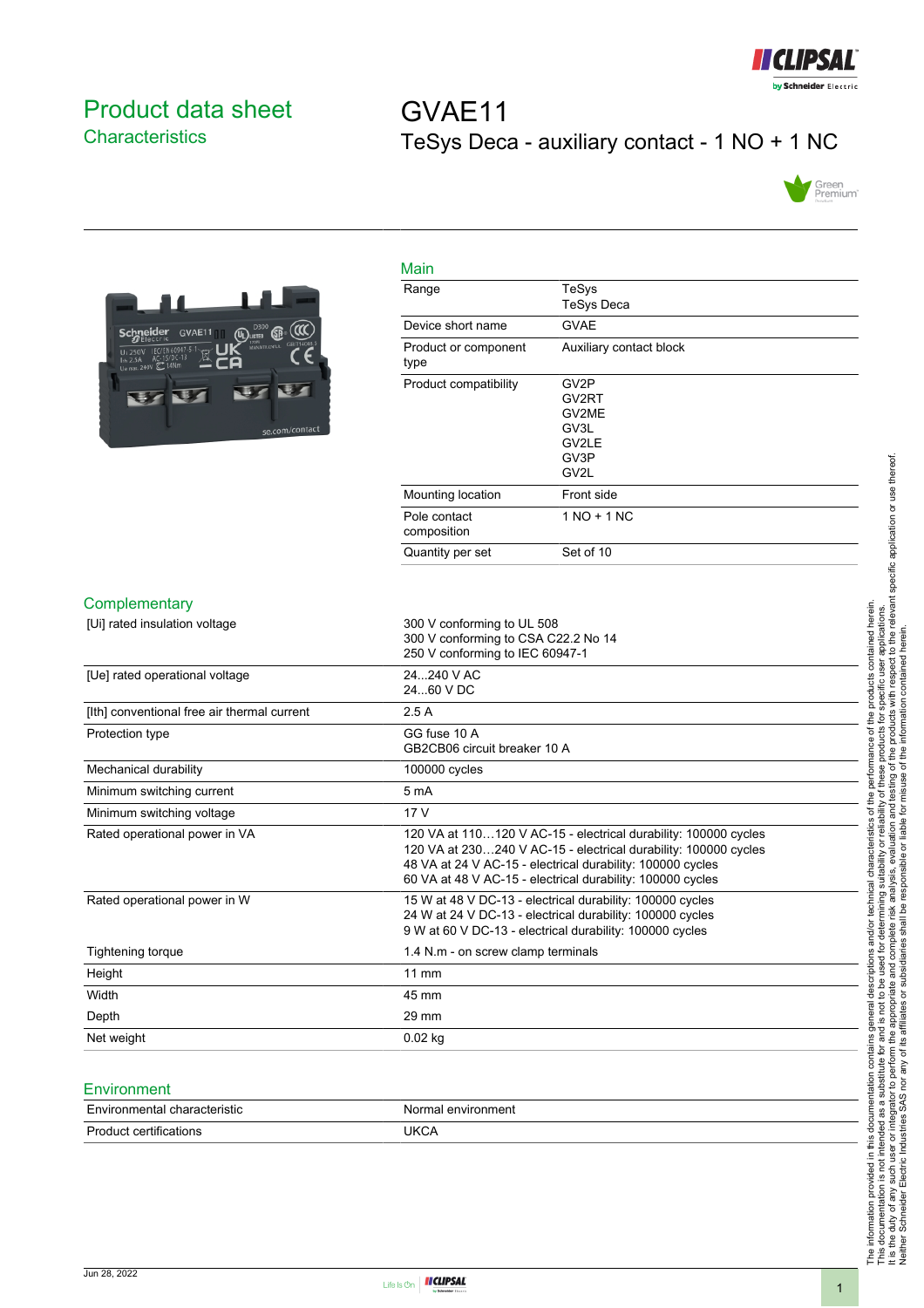## Packing Units

| Unit Type of Package 1       | <b>PCE</b>       |
|------------------------------|------------------|
| Number of Units in Package 1 | 1                |
| Package 1 Weight             | 17.4 g           |
| Package 1 Height             | $1.6 \text{ cm}$ |
| Package 1 width              | 5.1 cm           |
| Package 1 Length             | 8.3 cm           |
| Unit Type of Package 2       | BB1              |
| Number of Units in Package 2 | 10               |
| Package 2 Weight             | 174.0 g          |
| Package 2 Height             | 6.2 cm           |
| Package 2 width              | 12 cm            |
| Package 2 Length             | 7.4 cm           |
| Unit Type of Package 3       | S <sub>02</sub>  |
| Number of Units in Package 3 | 220              |
| Package 3 Weight             | 4.383 kg         |
| Package 3 Height             | 15 cm            |
| Package 3 width              | 30 cm            |
| Package 3 Length             | 40 cm            |

## Offer Sustainability

| Sustainable offer status        | Green Premium product                                                                                                          |
|---------------------------------|--------------------------------------------------------------------------------------------------------------------------------|
| <b>REACh Regulation</b>         | REACh Declaration                                                                                                              |
| REACh free of SVHC              | Yes                                                                                                                            |
| <b>EU RoHS Directive</b>        | Compliant EV EU RoHS Declaration                                                                                               |
| Toxic heavy metal free          | Yes                                                                                                                            |
| Mercury free                    | Yes                                                                                                                            |
| RoHS exemption information      | d Yes                                                                                                                          |
| China RoHS Regulation           | China RoHS Declaration                                                                                                         |
| <b>Environmental Disclosure</b> | Product Environmental Profile                                                                                                  |
| <b>WEEE</b>                     | The product must be disposed on European Union markets following specific<br>waste collection and never end up in rubbish bins |

## Contractual warranty

Warranty 18 months